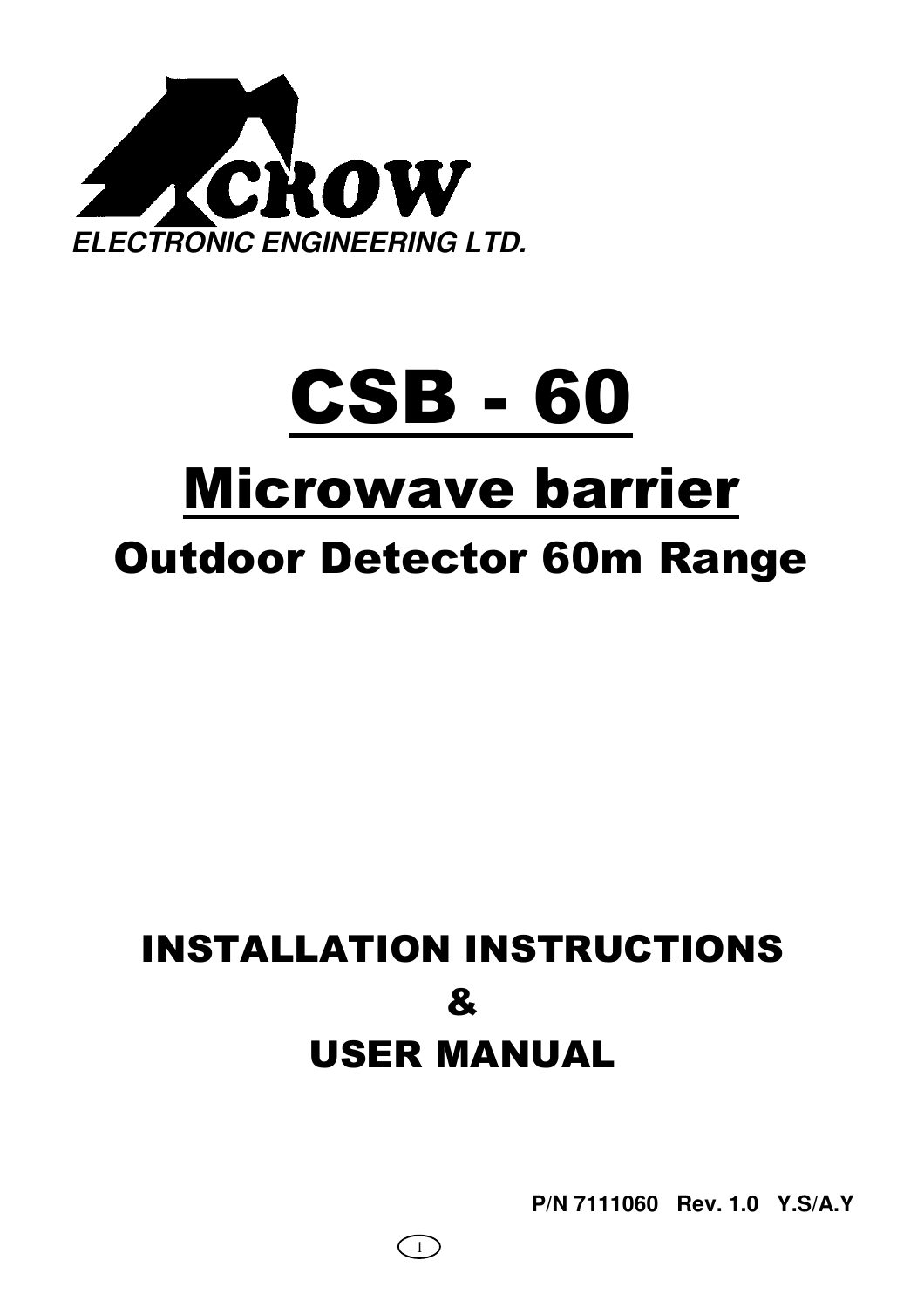The CSB-60 is a bi-station microwave detector for outdoor applications. It comprises a transmitter (T) and receiver (R) which, when mounted facing each other, create a perimeter protection with coverage of up to 60m. The dimensions of the antenna's lobe vary according to the chosen antenna, the distance between the two units and the selected system sensitivity.

The CSB-60 Microwave barrier is an advanced detector utilizing state of the art Microwave technology eliminating false alarms while maintaining high security standards for the detection of human intruders into a protected area.

The CSB-60 is designed to protect large areas and can easily be installed on any type of fence or pole in order to provide a solid barrier protection and block all perimeter activities; this barrier rejects interferences of birds and small animals due to its original method of false alarm elimination.

Several CSB-60 systems can be combined in order to provide a complete perimeter protection with unlimited space or shape.

The CSB-60 is designed for continuous round-the-clock operation and keeps its characteristics within a wide temperature range of -40°C up to +60°C and a relative humidity of up to 98%.

#### Features:

- Detection Range: Up to 60m
- Operating Temperature: -40°C to +60°C
- Power Input:  $12 \sim 30$  Vdc
- Detect human intruders walking, running or crawling.
- Quick and easy installation on pole, fence or wall.
- No maintenance required.
- High RFI/EMI Immunity.
- Protection from: Power supply failure, direct sunlight, wind up to 30 m/sec, snow and rain, small animals, ground precipitation, snow and grass up to 0.5m, removing the top cover, housing destruction, electromagnetic masking of the receiver.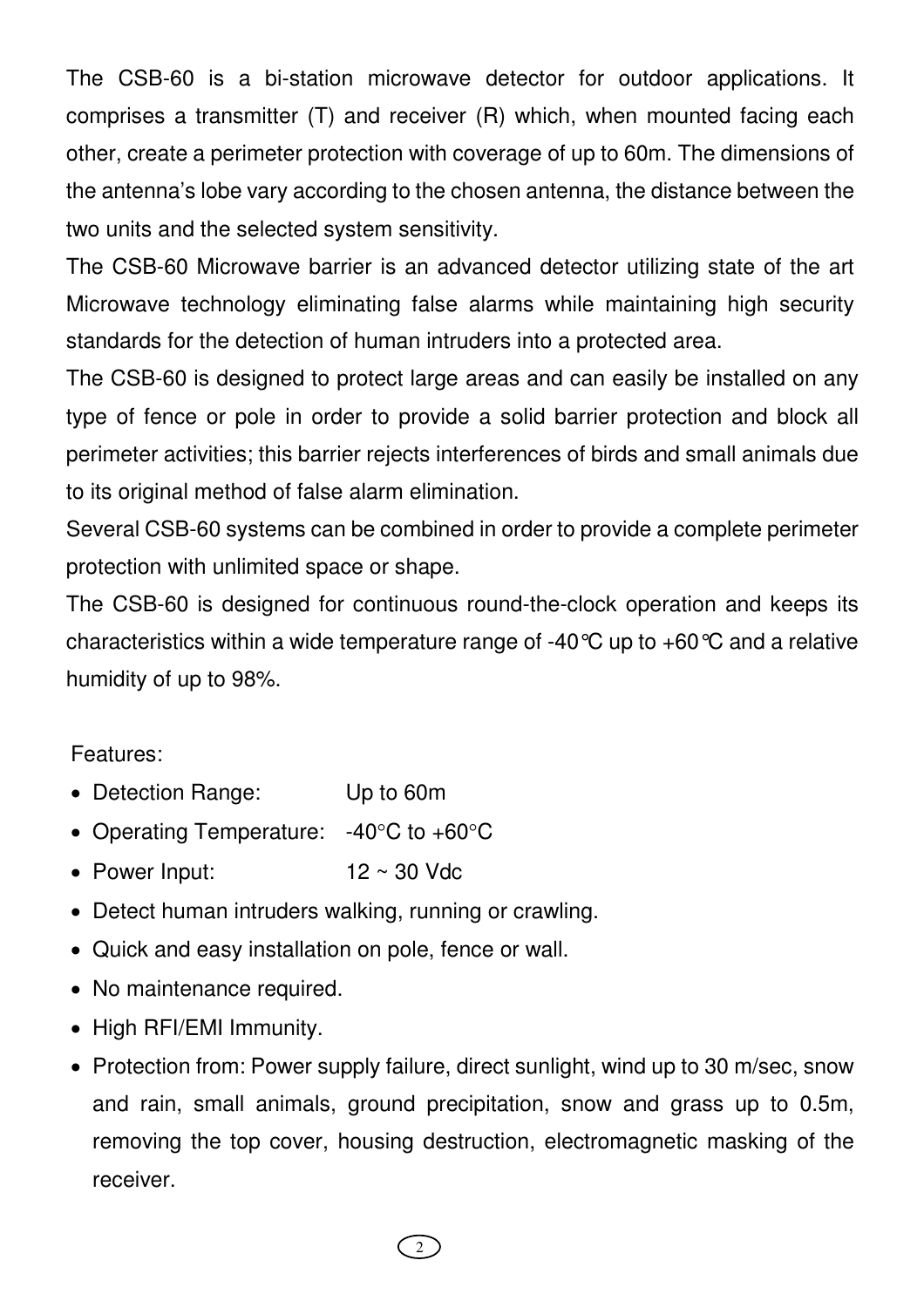#### **Installation instructions.**

## **Selecting mounting location**

The installation of the CSB-60 requires that the transmitter and the receiver face each other, so that the two antennas may be correctly aligned.

The two units must be positioned in direct line at the edge of the area. Local conditions of the protected zone must be free from obstacles like walls, fences, trees and ditches or other microwave detectors and systems of anti-intrusion surveillance.

In order to ensure suitable operation of the CSB-60 type of ground should be one of the following: Asphalt, Cement, Soil, Clay, Gravel or Grass (mown).

## **Avoid the following locations.**

Avoid installation of CSB-60 on the following type of ground: Thick vegetation, Grass (unmown), Water, Sand and a Metal.

The ground must not have movable parts near the sensitive zone, any grassy areas must be frequently mown, there should not be any flowing water, especially longitudinally, ground where structural features may be changed.

The installation site should satisfy the following requirements (see fig. 1):

- The surface of the site should be leveled with a maximum slope angle of 15°.
- No obstacles as bushes or group of trees within a distance of 1m from the centerline between two units.
- Depth of snow on the ground should not be more than 0.5m.
- Height of a grass on the ground should not exceed 0.3m. It is important to mow the grass regularly to avoid its movement interfering with the microwave signal.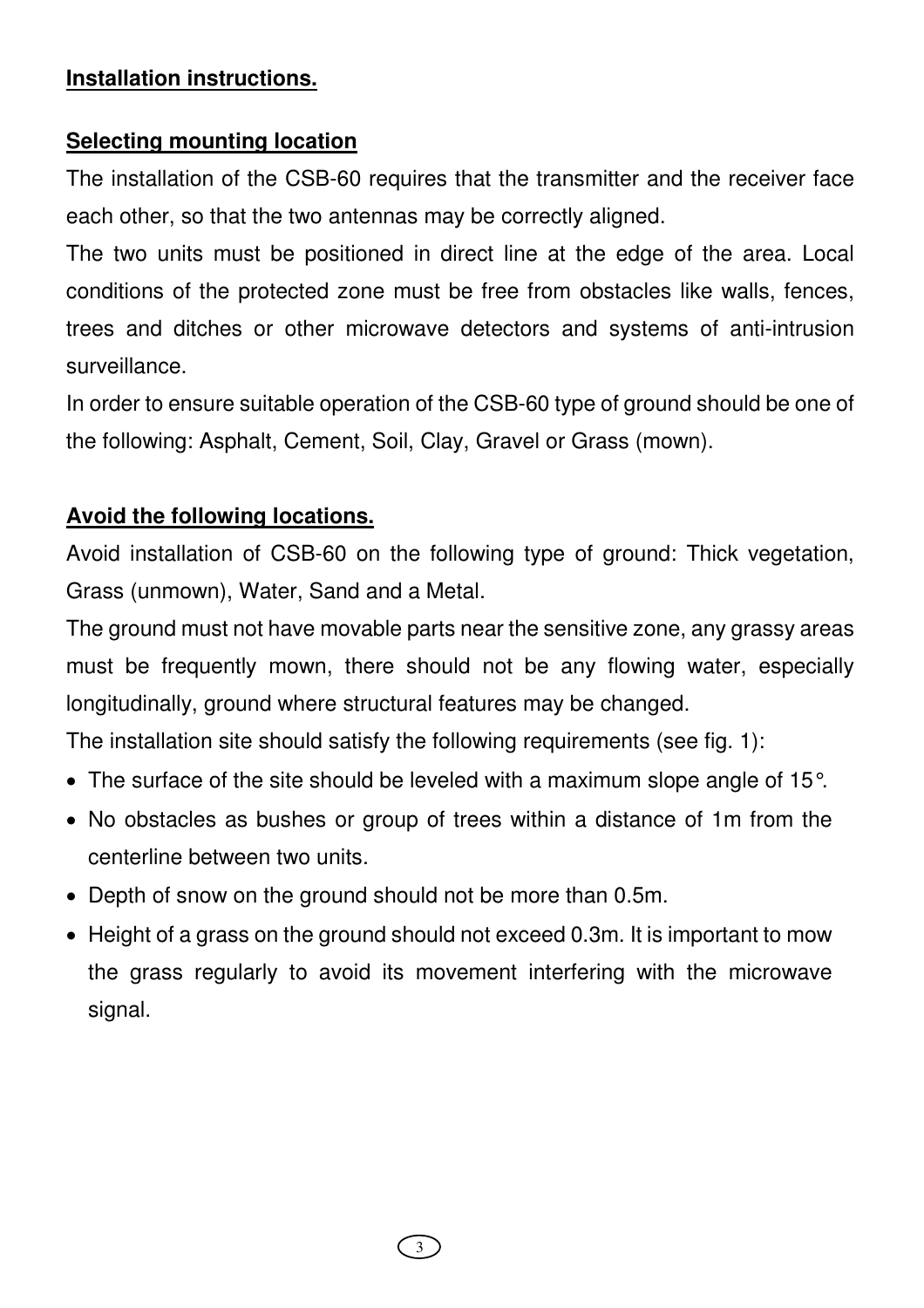

Fig.1. Installation and Protection zone

## **Mounting the detector**

## Installation on Pole

Use metal or cement poles with a diameter of  $90 \sim 100$  mm as the support. It is allowed to install two units on a single support; the two units must be identical (Two transmitters or two receivers).

Installation height of R and T units should be in a way that the bottom surface of the plastic housing will be  $0.9 \sim 1$ m above the top of surface (ground and grass).

For pole installation use the two bands connected to the bracket and ensure reliable fastening of the bands. The unused part of bands may be cut off.

Connect the plastic housing to the bracket using the nuts with the spherical support. Top installation.

The CSB-60 can be also installed on top of fence or wall.

Installation height of R and T units should be in a way that the bottom surface of the plastic housing will be 0.3m above top of fence or wall.

The support should be mechanically connected to the fence to ensure reliability. Cross installation.

In order to avoid "dead zones" under aerials, and to increase the protected area, it is possible to install multiple CSB-60 systems connected together with overlapping.

Overlap configurations are performed with the units located at the angles of protected area. The minimum overlap for sufficient coverage must be at least 1.5 ~ 2 m, (depending on the sensitivity set and installation height). It is recommended to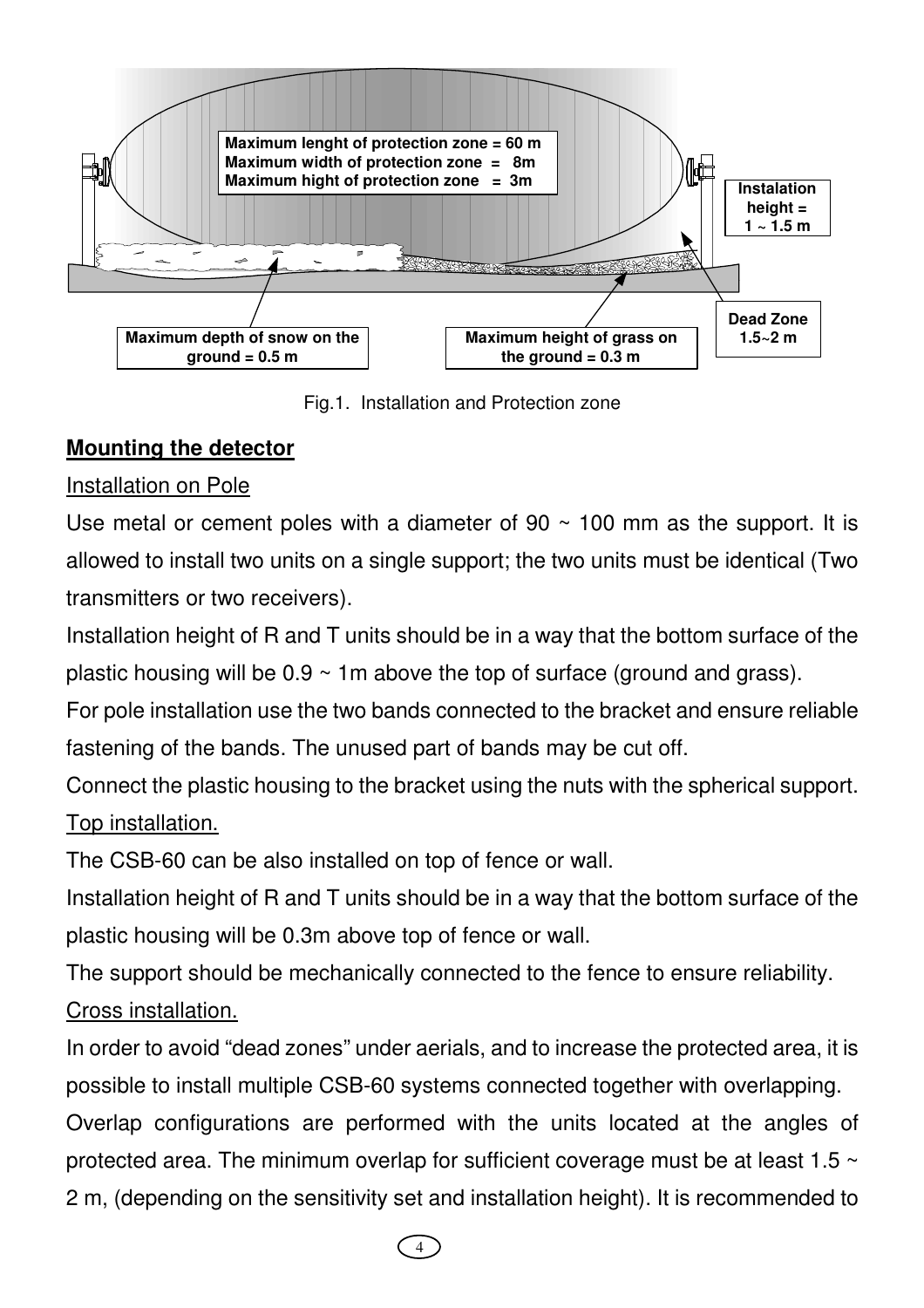install an equal number of CSB-60 systems (T and R) in order to close the perimeter completely. The optimal way is to install transmitters (T) only or receivers (R) only at the point of overlap.



Fig. 4. Overlapping Angle and Range Installation of CSB-60 systems for area protection.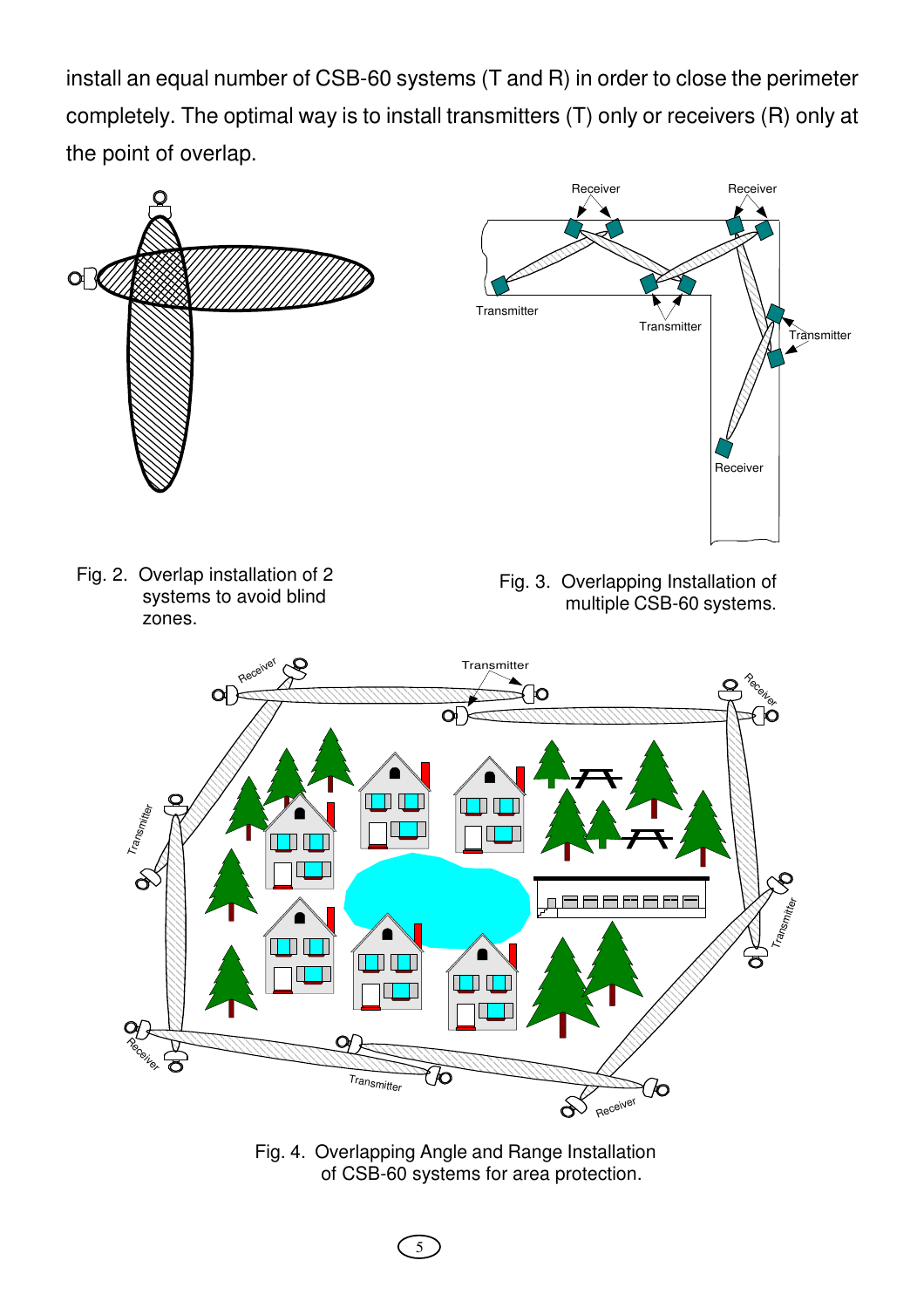#### **TERMINAL BLOCK CONNECTIONS**



#### Fig. 5. PCB Layout.

#### **Terminal 1 - Marked " - " ( - 12V )**

Connect to the negative Voltage output or ground of the control unit.

#### **Terminal 2 - Marked " + " ( + 12V )**

Connect to a positive Voltage output of 12 - 30Vdc source (usually from the alarm control unit).

#### **Terminals 3 & 4 - Marked " TAMPER "**

Connect these terminals to a 24-hour normally closed protective zone in the control unit. If the front cover of the detector is opened, an immediate alarm signal will be sent to the control unit.

## **Terminals 5 , 6 , 7 - Marked "NO" "C" "NC"**

These are the output relay contacts of the detector. Connect to normally closed or normally opened zones in the control unit.

#### **Terminal 1 - Marked " + " ( + 12V )**

Connect to a positive Voltage output of 12 - 30Vdc source (usually from the alarm control unit).

#### **Terminal 2 - Marked " - " ( - 12V )**

Connect to the negative Voltage output or ground of the control unit.

#### **Terminals 3 - Marked " TEST "**

Apply 5-30 Volts from alarm station to the terminal marked TEST.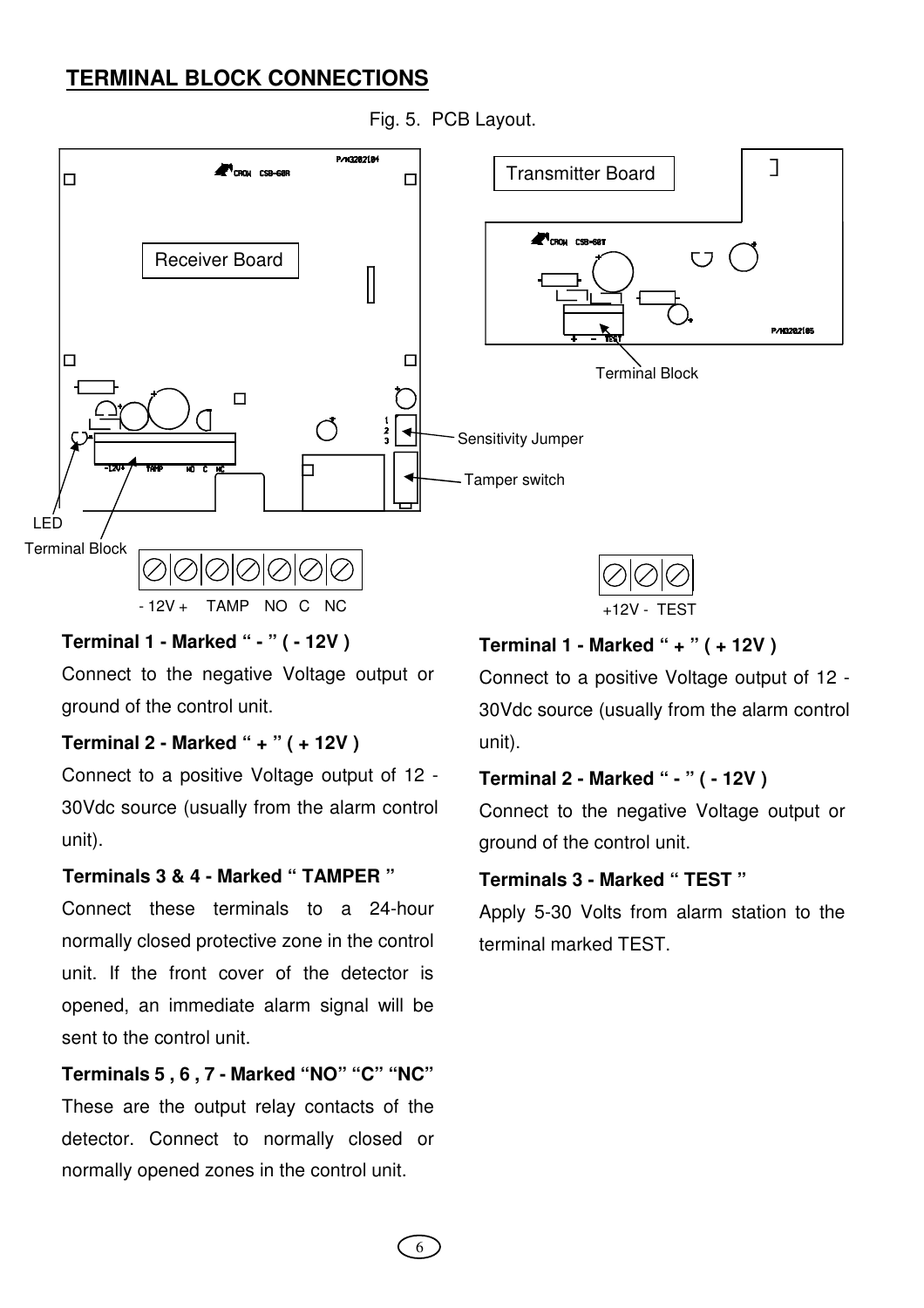## **CONTROL UNIT WIRING CONNECTIONS**



#### Fig. 6. Control Unit and CSB-60 – Wiring Diagram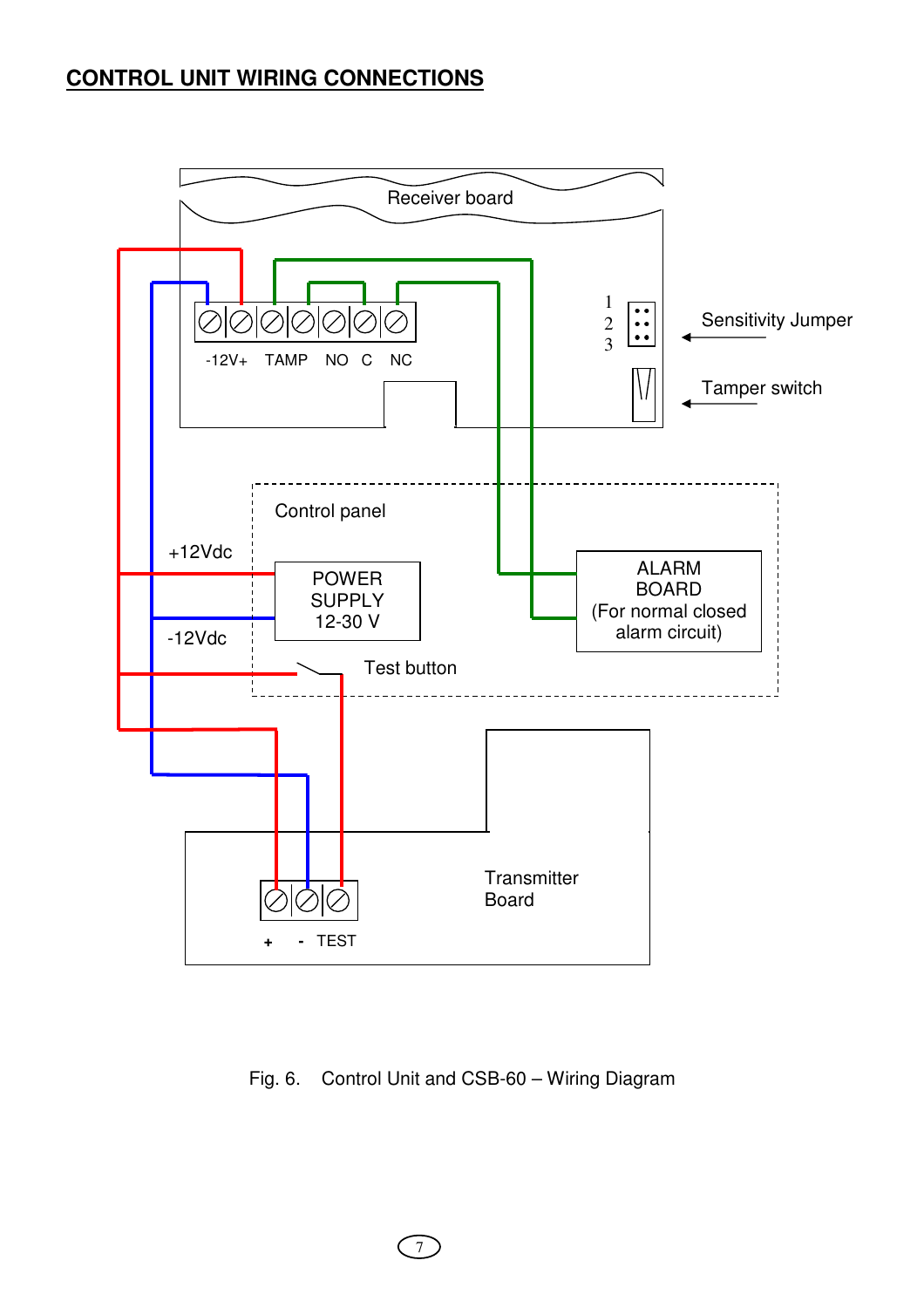## **TEST AND TUNING**



Fig. 7. CSB-60R - Receiver unit with binding band.



Fig. 8. CSB-60T - Transmitter unit with binding band.

For preliminary set-up, focus the receiver and transmitter as if a virtual direct line connects the receiver and the transmitter.

Make sure that the antenna's radiating surfaces of R and T are parallel (radiating surface is perpendicular to the virtual direct line).

- 1. Take off the cover from receiver R (fig. 7) and transmitter T (fig. 8) units.
- 2. Make sure you switched on the power supply and outgoing electric circuit of the sensor correctly as shown in fig. 6.

For initial operation, set the sensitivity jumper on the receiver board to position 2 as shown in fig. 5.

To increase the sensitivity set jumper to position 1.

To decrease the sensitivity set jumper to position 3.

3. Adjustment of the aerials receiver and transmitter. For the optimum operation, adjust the angle and azimuth of the units.

Switch on the power supply to receiver and transmitter.

ALARM LED must be ON.

- 4. Wait for 2 minutes warm-up time. No moving objects must be in the protected area during this time. Wait until ALARM LED turns OFF (end of warm-up time).
- 5. Cross the middle part of the protected area. The ALARM LED will turn ON and the relay will switch over for 3 Sec.
- 6. Replace the cover on receiver and transmitter units.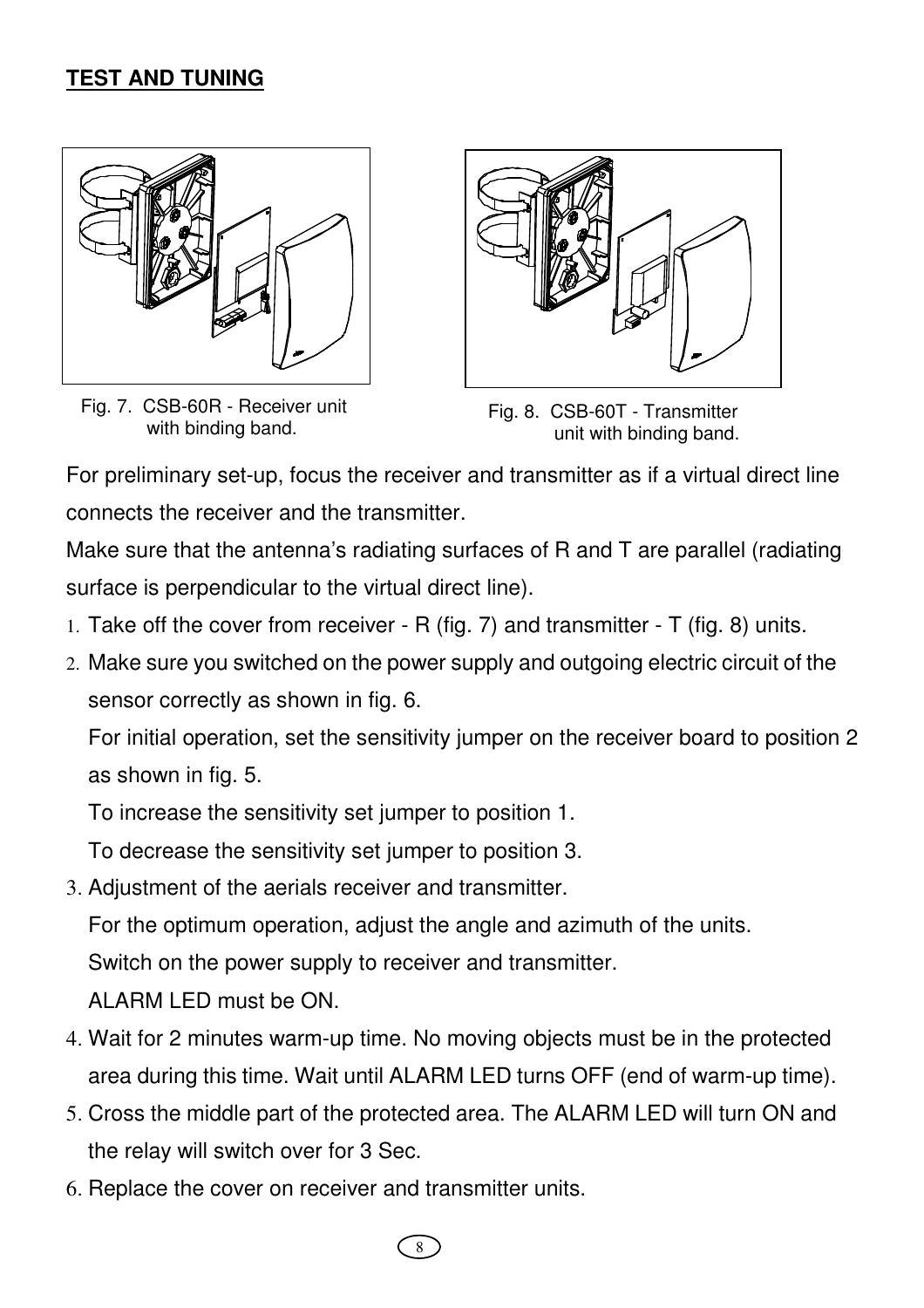## **Test procedure**

## Walk Test

After tuning the sensitivity, connect 12Vdc power to the system.

Allow 2 minutes warm-up time.

Make sure that the protected area is cleared of all people.

Cross the middle part of the protected area.

An alarm signal should be received in the control unit for 3 Sec.

**NOTE:** Walk Test procedure should be conducted, at least once a year, to confirm proper operation and coverage of the detector.

## Remote Test

Apply 5-30 Volts from control unit to the terminal marked TEST (on the transmitter unit).

An alarm signal should be received in the control unit for 3 Sec.

**NOTE:** During regular operation it is recommended to conduct remote test every day to confirm proper operation of all system.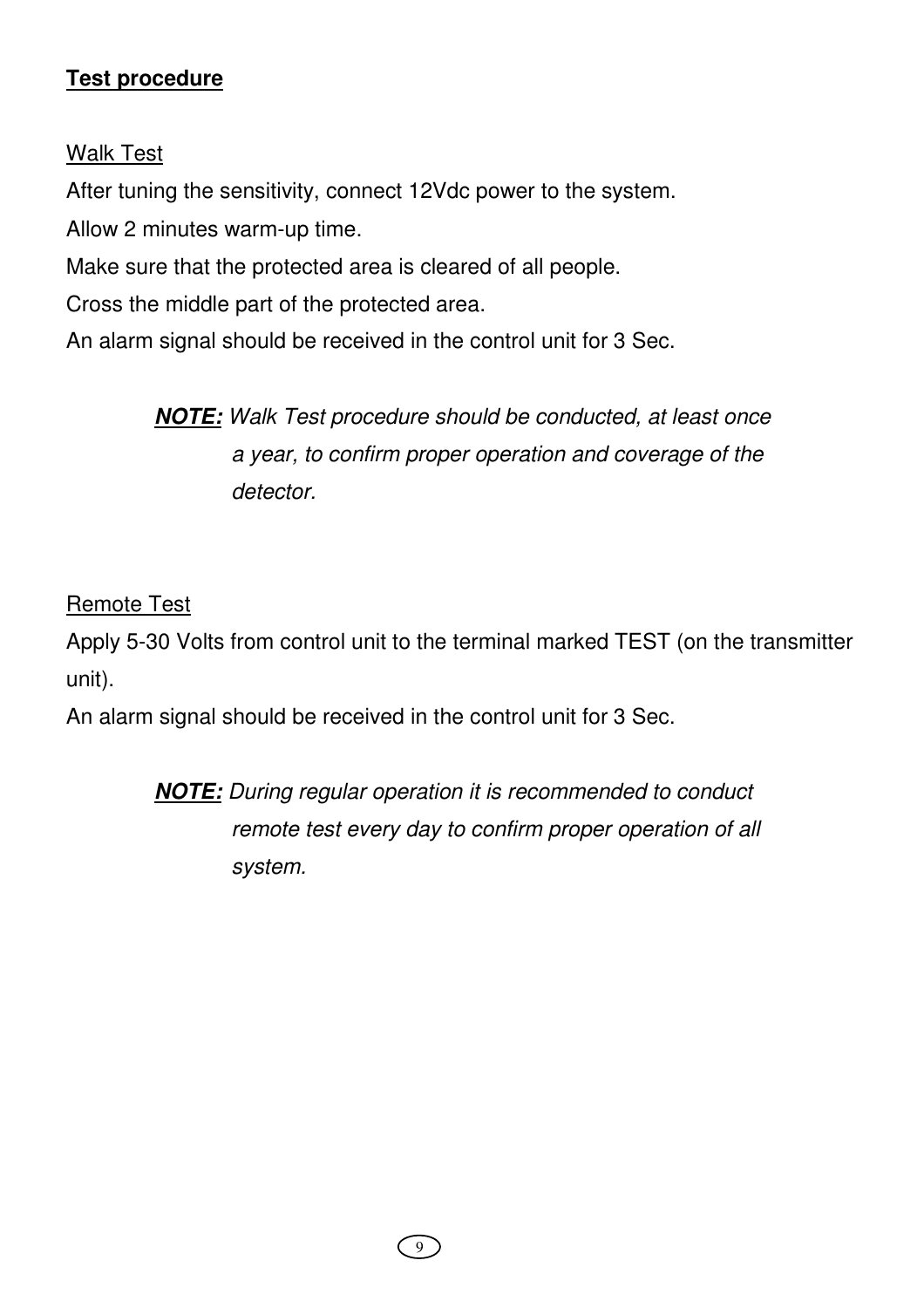## **SPECIFICATIONS**

| Microwave Frequency                                             | 2.45 GHz                                                              |
|-----------------------------------------------------------------|-----------------------------------------------------------------------|
| <b>Modulation Frequency</b>                                     | 2.5 KHz                                                               |
| <b>Maximum Transmitting Power</b>                               | 10mW (Continues) 25mW (Peak)                                          |
| Scope (Length of protection zone)                               | Max. 60 m                                                             |
| Lobe Width                                                      | Approx. 8 m                                                           |
| Lobe Height                                                     | Approx. 3 m                                                           |
| <b>Power Supply Voltage</b>                                     | 1230 V                                                                |
| <b>Current consumption</b>                                      | Transmitter - 20 mA at 12Vdc<br>Receiver - 20 mA at 12Vdc             |
| Relay contacts values                                           | N.C 28 Vdc, Maximum current 0.1 A                                     |
| <b>Alarm Period</b>                                             | 3 Sec (Max.)                                                          |
| <b>Tamper Switch</b>                                            | N.C 28 Vdc Maximum current 0.1 A - open when<br>cover is removed      |
| Detection Speed (Target velocity)                               | $0.3$ 10 m/sec                                                        |
| Remote testing                                                  | Built-in self-test generator simulates actual intrusion<br>signals    |
| Flatness of ground                                              | Approx. 0.3 m                                                         |
| Maximum height of grass on the<br>ground                        | 0.3 <sub>m</sub>                                                      |
| Maximum height of snow on the<br>ground                         | 0.5 <sub>m</sub>                                                      |
| Alarm output - switching over of relay<br>contacts for the time | Minimum 3 Sec                                                         |
| Dimensions of unit (Trans./Rec.)<br>w/o bracket                 | 158 x 113 x 46mm                                                      |
| Weight (T, R and accessories)                                   | $1.1$ Kg                                                              |
| Operating temperature range                                     | $-40^{\circ}$ C ~ $+60^{\circ}$ C                                     |
| Weatherproofing                                                 | All openings with gasket and sealed<br>Conformal coated circuit board |

<sup>\*</sup> Specifications are subject to change without prior notice.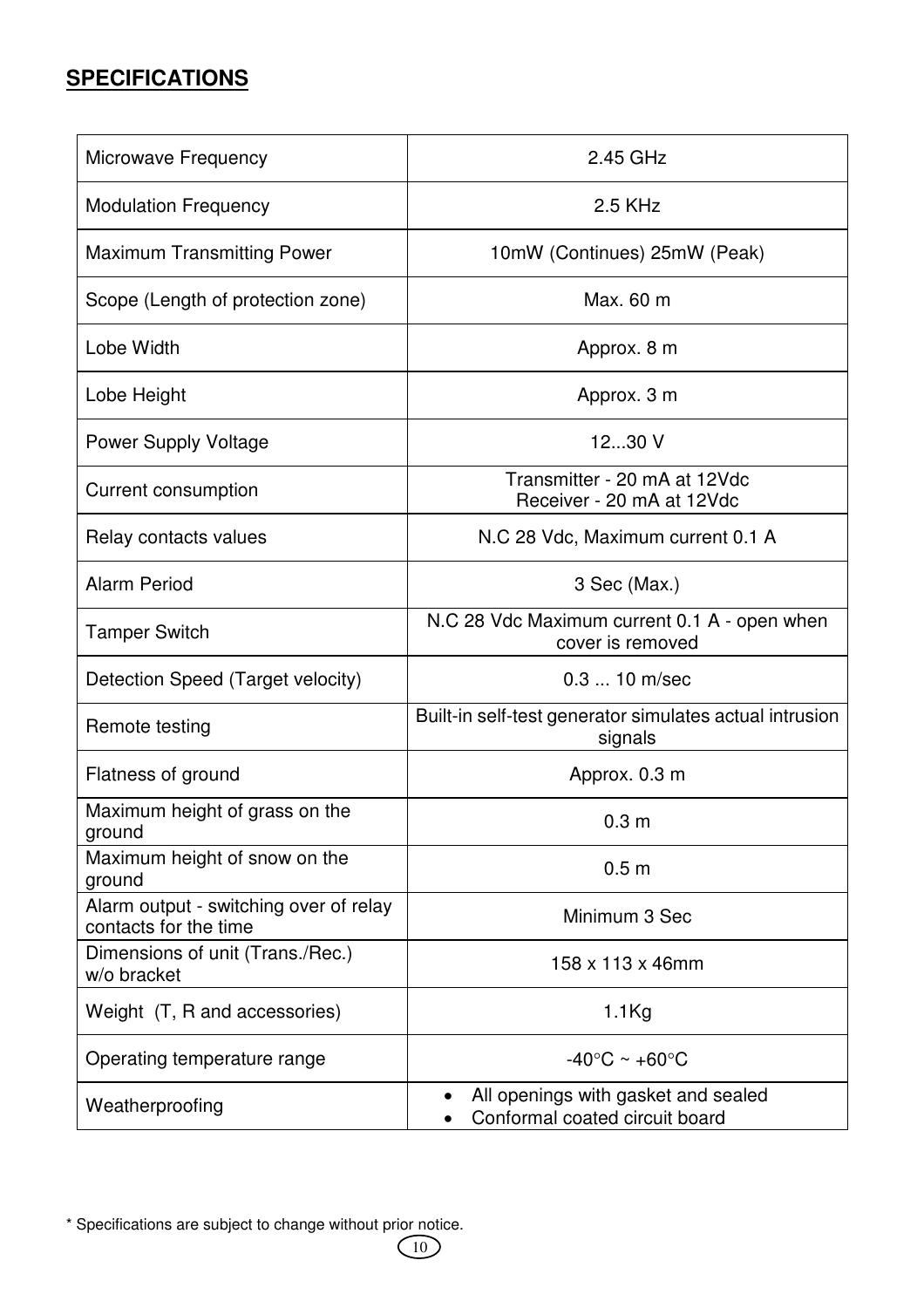#### **CROW LIMITED WARRANTY**

(CROW) warrants this product to be free from defects in materials and workmanship under normal use and service for a period of one year from the last day of the week and year whose numbers are printed on the printed circuit board inside this product.

CROW's obligation is limited to repairing or replacing this product, at its option, free of charge for materials or labor, if it is proved to be defective in materials or workmanship under normal use and service. CROW shall have no obligation under this Limited Warranty or otherwise if the product is altered or improperly repaired or serviced by anyone other then CROW. There are no warranties, expressed or implied, of merchantability or fitness

for a particular purpose or otherwise, which extend beyond the description on the face hereof. In no case shall CROW be liable to anyone for any consequential or incidental damages for breach of this or any other warranty, expressed or implied, or upon any other basis of liability whatsoever, even if the loss or damage is caused by CROW's own negligence or fault.

CROW does not represent that this product can not be compromised or circumvented; that this product will prevent any person injury or property loss or damage by burglary, robbery, fire or otherwise; or that this product will in all cases provide adequate warning or protection. Purchaser understands that a properly installed and maintained product can only reduce the risk of burglary, robbery or other events occurring without providing an alarm, but it is not insurance or a guarantee that such will not occur or that there will be no personal injury or property loss or damage as a result. Consequently, CROW shall have no liability for any personal injury; property damage or any other loss based on claim that this product failed to give any warning. However, if CROW is held liable, whether directly or indirectly, for any loss or damage arising under this limited warranty or otherwise, regardless of cause or origin, CROW's maximum liability shall not in any case exceed the purchase price of this product, which shall be the complete and exclusive remedy against CROW.